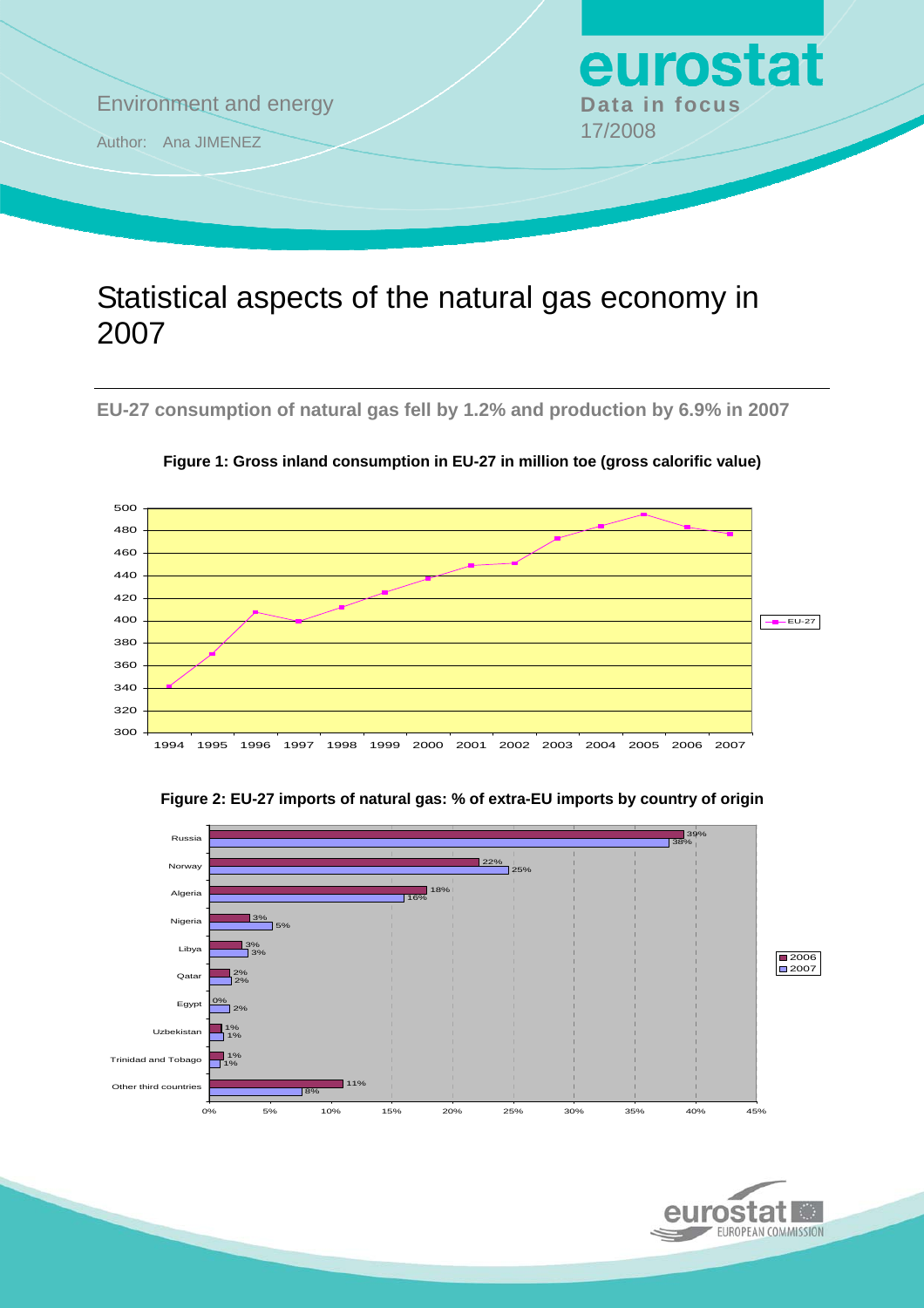|                | production<br>Primary                  | imports<br>2. Total                                    | Resources <sup>(1)</sup><br><b>്</b>                     | 4. Stock change $(2)$                     | 5. Total exports                                   | consumption <sup>(3)</sup><br>6. Gross inland | r.Energy<br>Dependency <sup>(4)</sup>         | $\hat{()}$ + Decrease in stocks<br>- Increase in stocks<br>$(2 - 5) / 6$<br>$\binom{3}{1}$ 1 + 2 + 4 - 5<br>$(1)1+2$ |
|----------------|----------------------------------------|--------------------------------------------------------|----------------------------------------------------------|-------------------------------------------|----------------------------------------------------|-----------------------------------------------|-----------------------------------------------|----------------------------------------------------------------------------------------------------------------------|
|                | $\frac{206}{2007}$<br>2007/2006%       | 2006<br>2007<br>2006/2007%                             | 2006<br>2007<br>2007/2006%                               | 2006<br>2007                              | 2006<br>2007<br>2007/2006%                         | 2006<br>2007<br>2007/2006%                    | 2006<br>2007                                  |                                                                                                                      |
| EU-27          | 185.9<br>$-6.9$<br>199.7               | 366.0<br>$-1.0$<br>362.1                               | 565.7<br>548.1<br>$\tilde{\gamma}$                       | $-8.5$<br>5.1                             | $\frac{74.1}{76.1}$                                | 483.1<br>$-1.2$<br>477.1                      | 60.4<br>59.9                                  |                                                                                                                      |
| $E A - 15$     | $-3.8$<br>90.8<br>87.4                 | 295.5<br>287.3<br>15                                   | $-3.0$<br>386.2<br>374.7                                 | 6.4<br>$\ddot{=}$                         | $58.3$<br>$60.4$<br>3.6                            | 321.5<br>318.4<br>$-1.0$                      | 73.8<br>71.3                                  |                                                                                                                      |
| 벎              | $\mathbf{S}$<br>0.0<br>0.0             | 14.9<br>14.0<br>$\overleftarrow{\varphi}$              | 14.9<br>14.0<br>$\overline{\varphi}$                     | $rac{1}{60}$                              | 0.0<br>$\mathbb{S}^1$<br>$_{\rm 0.0}$              | 14.9<br>14.0<br>$\overline{\varphi}$          | 99.8<br>99.8                                  |                                                                                                                      |
| ဥ္က            | $0.5$<br>$0.3$<br>423                  | $2.8$<br>$3.0$<br>$6.7$                                | 33<br>$\overline{0}$                                     | $\frac{1}{2}$                             | 8 8 8<br>0.0                                       | $\frac{2}{3}$ $\frac{1}{2}$ $\frac{3}{9}$     | 88.3<br>85.2                                  |                                                                                                                      |
| S,             | 3 3 a                                  | $\overline{8.9}$<br>78<br>$-12.6$                      | $80^{\circ}$<br>$-12.3$<br>$\tilde{\circ}$               | $\frac{15}{9}$                            | $\overline{0}4$<br>221.9<br>$\Xi$                  | $\overline{84}$<br>$\overline{78}$<br>73      | (04.3)                                        |                                                                                                                      |
| ă              | 10.4<br>$\overline{\mathsf{S}}$<br>127 | $rac{1}{6}$<br>$\overline{a}$                          | 10.4<br>$\Xi$<br>$-127$                                  | $\overleftarrow{\varphi}$<br>는.           | $\overline{52}$<br>4.5<br>$-14.4$                  | $\overline{5.0}$<br>4.5<br>$-11.6$            | $-103.5$<br>$-100.2$                          |                                                                                                                      |
| 뿜              | 15.6<br>14.3<br>$-8.4$                 | 79.4<br>-56<br>$\overline{3}$                          | $-6.0$<br>99.7<br>93.7                                   | $\frac{1}{2}$ 22                          | 10.2<br>$10.8$<br>5.2                              | 88.3<br>85.2<br>$-3.6$                        | 83.6<br>80.6                                  |                                                                                                                      |
| Ш              | 0.0<br>0.0<br>0.0                      | 0.8<br>1.0<br>$-16.2$                                  | 0.8<br>1.0<br>$-16.2$                                    | $0.0$<br>$0.0$                            | 0.0<br>0.0<br>0.0                                  | 0.8<br>1.0<br>$-16.2$                         | 100.0                                         |                                                                                                                      |
| 亗              | ង ន ដំ                                 | $3.3$ 4.3                                              | $4.8$ $8.3$                                              | $\begin{array}{c} 0.0 \\ 0.0 \end{array}$ | $\begin{array}{cc} 0.0 & 0 \\ 0.0 & 0 \end{array}$ | $4.8$ 5.1                                     | 89.3<br>90.3                                  |                                                                                                                      |
| ᆏ              | 380                                    | $3.0$<br>$3.8$<br>$25.2$                               | $\frac{37}{3}$ $\frac{8}{3}$ $\frac{8}{3}$               | $rac{3}{5}$                               | ខ ខ ខ                                              | $\frac{51}{3.8}$<br>24.8                      | $-18.4$                                       |                                                                                                                      |
| က္             | $\frac{27}{20}$ 5 5 5                  | 34.8<br>35.0<br>0.6                                    | $34.9$<br>$35.0$<br>$\mathfrak{p}$                       | $rac{2}{9}$ $rac{4}{9}$                   | <b>S</b> 2                                         | 34.6<br>35.2<br>$\frac{6}{1}$                 | $\begin{array}{c} 100.5 \\ 99.0 \end{array}$  |                                                                                                                      |
| 또              | 12.3<br>ここ                             | 45.0<br>43.4<br>-3.5                                   | 44.4<br>37                                               | $\frac{11}{10}$                           | $18$ $23$<br>26.6                                  | 43.1<br>42.6<br>$\ddot{.}$                    | $\frac{100.0}{96.5}$                          |                                                                                                                      |
| ᄂ              | $9.8$ $\frac{11}{11}$                  | 69.3<br>67.3<br>-2.9                                   | $\frac{79.3}{76.1}$                                      | $32$ $12$                                 | 35<br>81.5                                         | $75.7$<br>$7.3$<br>$21$                       | 91.1<br>87.0                                  |                                                                                                                      |
| ㅎ              | $0.0$<br>$0.0$                         |                                                        | $0.0$<br>$0.0$                                           | 8 S                                       | $0.0$<br>$0.0$                                     | $0.0$<br>$0.0$                                | $0.0$<br>$0.0$                                |                                                                                                                      |
| ≥              |                                        | $\ddot{5}$<br>$-14.0$<br>ĽΙ                            | $\ddot{5}$<br>$-14.0$<br>Ξ                               | $\frac{1}{9}$ $\frac{1}{9}$               | 0.00000                                            | $\frac{6}{1}$<br>$\frac{15}{10}$<br>-3.3      | 108.7<br>96.7                                 |                                                                                                                      |
| 는              | ខ ខ ខ                                  | 2.3<br>19.7                                            | $2.8$<br>$3.3$<br>$19.7$                                 | $rac{1}{9}$                               | $\rm ^{\circ}$<br>S.<br>$\mathbb{S}$               | 27<br>32<br>18.2                              | 101.6<br>102.9                                |                                                                                                                      |
| $\exists$      | 3.38                                   | $\begin{array}{cc} 7 & 13 \\ 1 & 14 \end{array}$<br>57 | $\overline{z}$ $\overline{z}$<br>57                      | S S                                       | 3.3 <sub>0</sub>                                   | $\frac{4}{14}$ $\frac{3}{12}$ $\frac{5}{12}$  | $\begin{array}{c} 100.0 \\ 00.0 \end{array}$  |                                                                                                                      |
| 로              | $27$ $22$ $17.8$                       | $\frac{10.6}{9.5}$                                     | $\begin{array}{cc} 13 \\ 11 \\ 12 \\ \hline \end{array}$ | $rac{4}{0.5}$                             | <b>S S g</b>                                       | $\frac{12.8}{12.0}$                           | $\frac{82.1}{77.9}$                           | Table 1: Provisional natural gas balance sheet (January-December 2007) in million tonnes of oil equivalent (GCV)     |
| 보              | 3.38                                   | $0.0$<br>$0.0$                                         | $0.0$<br>$0.0$                                           | 8 S                                       | 3.3 <sub>0</sub>                                   | $0.0$<br>$0.0$                                | 3.0                                           |                                                                                                                      |
| 로              | 61.8<br>61.0<br>$\ddot{ }$             | $20.1$<br>$20.6$<br>$2.2$                              | 81.5<br>81.5<br>50-                                      | $rac{3}{5}$                               | $43.7$<br>$43.9$                                   | 38 57 57<br>37 57                             | ب ب<br>रुं रुं                                |                                                                                                                      |
| $\overline{A}$ | 1293                                   | 9.7 5.8                                                | $\begin{array}{c c} 11.4 \\ 10.9 \\ 4.6 \end{array}$     | $-7.3$                                    | $\frac{22}{2.6}$                                   | 804                                           | 88.0<br>81.5                                  |                                                                                                                      |
| ᇎ              | $4.3$<br>$4.3$<br>$0.5$                | $9.9$<br>$9.2$<br>$7.3$                                | $14.2$ 5.0                                               | 0.3                                       |                                                    | $13.7$<br>$13.7$<br>$0.0$                     | $72.2$ 66.9                                   |                                                                                                                      |
| 눈              | ខ ខ ខ                                  | $rac{1}{27}$<br>$\frac{1}{2}$                          | $4.3$ $5.7$                                              | 35                                        | 3300                                               | 4.346                                         | $\begin{array}{c} 100.6 \\ 98.8 \end{array}$  |                                                                                                                      |
| 오              | $1.5$ $6.6$                            | 5.45<br>12.9                                           | $6.7$<br>$5.0$<br>$9.9$                                  | $3\frac{1}{9}$                            | 333                                                | 994.9                                         | $30.4$<br>$29.9$                              |                                                                                                                      |
| ळ              | 3.38                                   | 7.8                                                    | 7.8                                                      | $rac{6}{5}$                               | 3300                                               | $7.8$<br>$7.8$                                | 100.0                                         |                                                                                                                      |
| వ              | <b>S S 33</b>                          | 3 5 p                                                  |                                                          | 0.0                                       | <b>5</b> 20<br>64.1                                | 5.5 7.3                                       | 98.1<br>97.6                                  |                                                                                                                      |
| ᇎ              | 333                                    | $3\frac{11}{4}$<br>-35                                 | $4.3$ $4.5$                                              | $rac{3}{5}$                               | 333                                                | $4.4\%$                                       | $\begin{array}{c} 100.0 \\ 000.0 \end{array}$ |                                                                                                                      |
| ж              |                                        |                                                        |                                                          |                                           |                                                    |                                               | $\frac{0000}{10000}$                          |                                                                                                                      |
| š              | 3.38                                   | $7.9$ $3.9$                                            | 101.0<br>100.1<br>$\frac{1}{2}$<br>$\Xi$<br>3.9          | $rac{1}{6}$                               | 3.3<br>0.0                                         | $7.0$ $3.9$                                   | $22$<br>20.3                                  |                                                                                                                      |

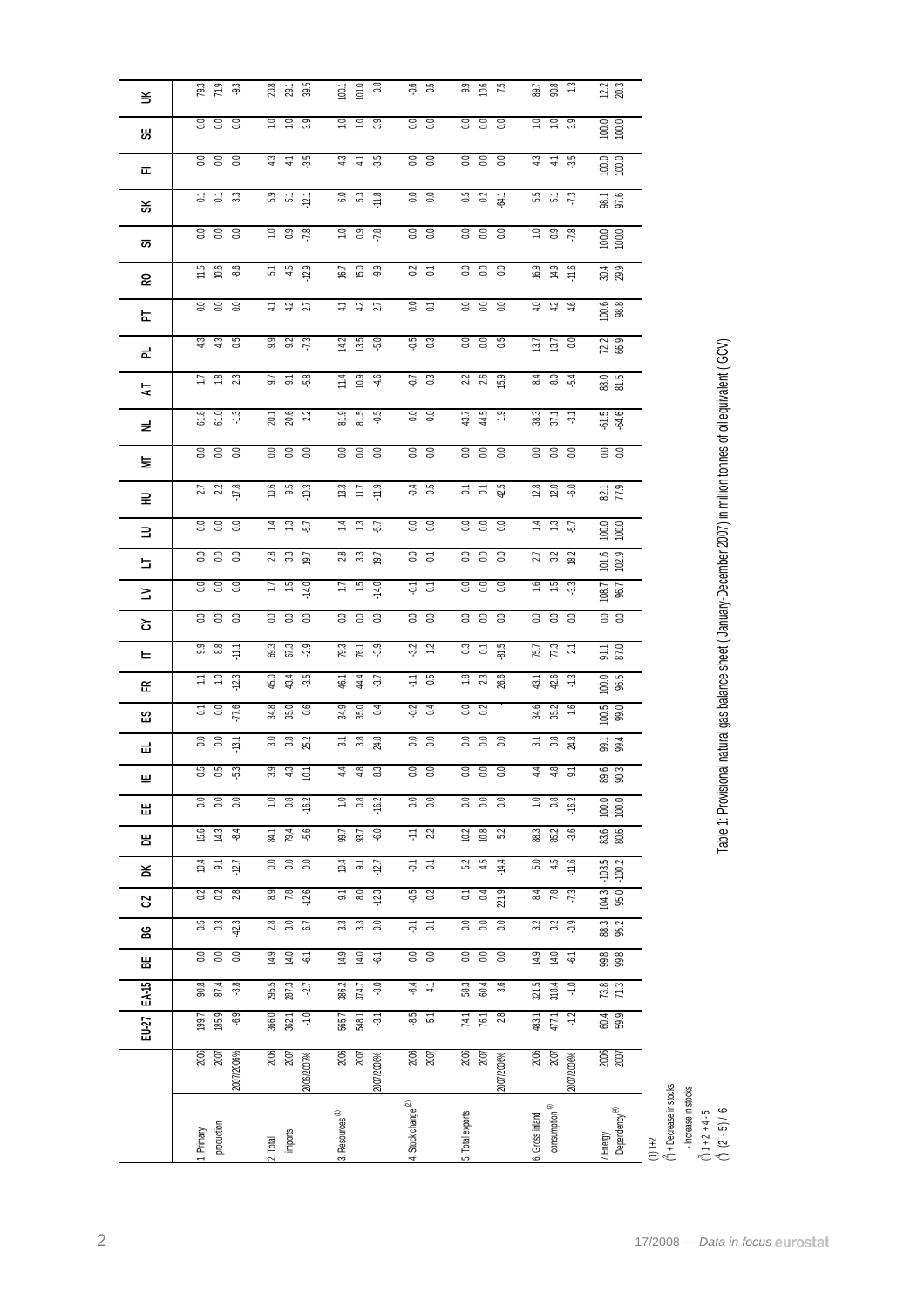

**Figure 3: Gross inland consumption in million toe (GCV)** 





**Figure 5: Total imports and exports in million toe (GCV) ( + : imports ; - : exports)**